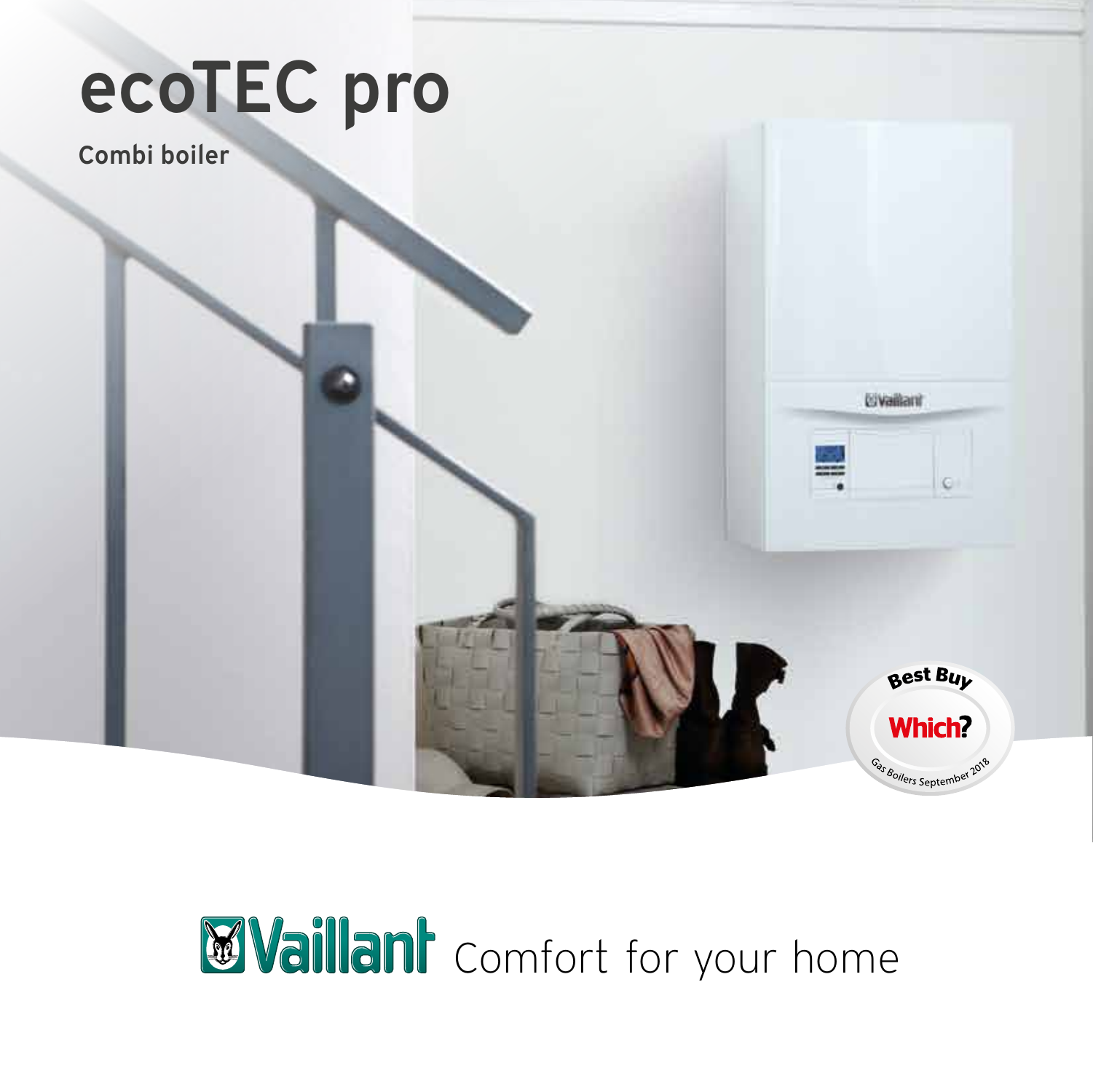## ecoTEC pro High efficiency combi boiler range

This is the combi boiler designed for ease all round. Providing instant hot water with no need for a tank or cylinder, it's small enough to fit almost anywhere, and there's an ecoTEC pro combi boiler for almost every situation.

Installation can be quick, giving you hassle-free heating in one or two days, offering years of high-efficiency, low-cost heating. It's eco by name and by nature.

| <b>Dimensions and Outputs</b> |                |
|-------------------------------|----------------|
| Model                         | 24/28/30       |
| Output                        | 24kW/28kW/30kW |
| Boiler height (mm)            | 720            |
| Boiler width (mm)             | 440            |
| Boiler depth (mm)             | 338            |

### Key features

- ErP A rated boiler with up to 94% efficiency, helping you to reduce your carbon footprint and save money on your fuel bills
- Premium quality stainless steel heat exchanger for superior heat transfer and highly efficient performance.
- Rapid hot water delivery of up to 12.3 litres per minute, heating only the water you require
- Compact and lightweight for exceptional siting and flexibility, for a kitchen-friendly, stylish design
- Three combi models covering 24, 28 or 30kW heating outputs
- Quality German design and engineering which is manufactured at award-winning UK facilities
- Designed for a peaceful home, the ecoTEC pro is awarded the Quiet Mark for its reduced noise
- Compatible with Vaillant's vSMART™ app based control for heating on the go

TÎii 1-4

One to four people  $\begin{bmatrix} 1 & 1 \\ 0 & 1 \end{bmatrix}$  One to two bathrooms

\*Up to 7 years when installed by a registered Vaillant Advance Partner



### What is a combi boiler

'Combi' is short for combination boiler. This type of boiler heats water as you draw it from the tap and provides central heating. It doesn't need a cold water feed and expansion tank or a hot water storage cylinder because the boiler is connected directly to the water mains, meaning it only heats water as and when it is needed. As you only have the combi boiler unit in this heating system, it can free up space for conversion, storage and living. Homes that need larger supplies of hot water are usually better suited to a system or open vent boiler with a hot water cylinder.



## Combi boiler

Best suited for:

## What are the advantages?

Cost effective  $(E)$ Only heats water on demand

> Energy efficient reduce your carbon footprint and save money on your fuel bill

#### Instant hot water

Space saving no need for separate cylinder or loft tank so ideal for smaller properties

- Prevents frost damage
- Designed for a peaceful home with Quiet Mark
- Choice of app controls

1-2

 $\varnothing$ 

いる

(米)

App